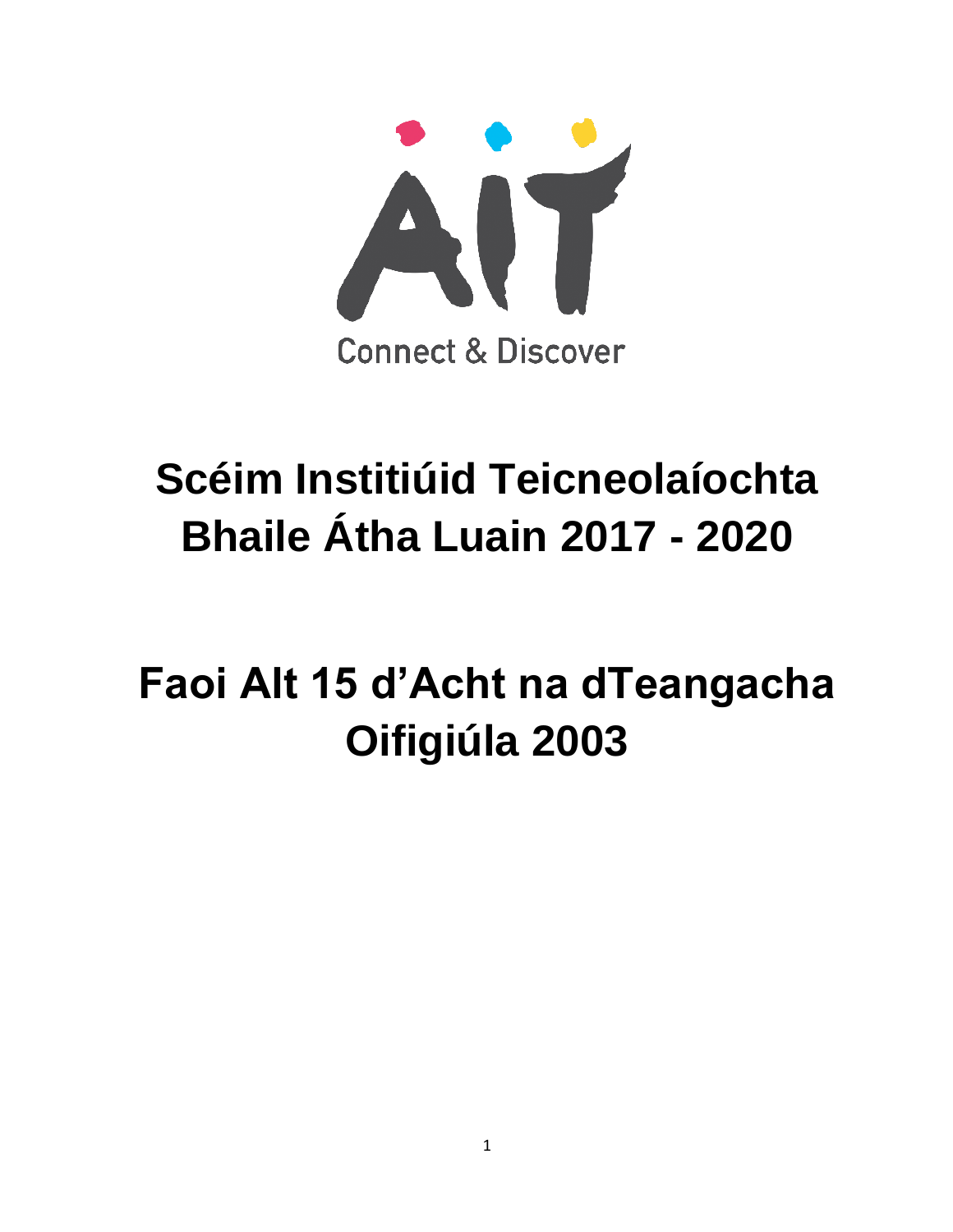|                   | <b>I</b> UIDIIIUUIIIIU UI AII                                                      |    |
|-------------------|------------------------------------------------------------------------------------|----|
|                   | 1.4.1 Ráiteas Físe                                                                 |    |
|                   | 1.4.2<br>An Institiúid                                                             |    |
|                   | 1.4.3 Custaiméirí agus Cliaint                                                     |    |
|                   | 1.4.4<br>Réimsí Feidhmiúcháin                                                      |    |
|                   | 1.4.5<br>Measúnú ar a Mhéad is a bhfuil seirbhísí ar fáil trí Ghaeilge cheana féin |    |
| <b>CAIBDIL 2</b>  | Achoimre ar Sheirbhísí/Ghníomhaíochtaí ag Rannóga                                  | 9  |
| 2.1               | Réamhrá                                                                            |    |
| 2.2               | Oifig an Chláraitheora                                                             |    |
|                   | 2.2.1 An Leabharlann                                                               |    |
|                   | 2.2.2 Riarachán Acadúil agus Gnóthaí Mac Léinn                                     |    |
|                   | 2.2.3 Teicneolaíocht na Faisnéise                                                  |    |
|                   | 2.2.4 Ionad Acmhainní Mac Léinn                                                    |    |
|                   | 2.2.5 An tAonad Foghlama agus Teagaisc                                             |    |
|                   | 2.2.6<br>An Roinn Spóirt                                                           |    |
| 2.3               | An Oifig Airgeadais/AD                                                             |    |
| 2.4               | Scoileanna                                                                         |    |
| 2.5               | An Oifig Taighde, Nuála agus Fiontraíochta                                         |    |
| 2.6               | An Oifig Chumarsáide agus Mhargaíochta                                             |    |
| <b>CAIBIDIL 3</b> | Feabhsú Seirbhísí atá le cur ar fáil go Dátheangach                                | 13 |
| 3.0 <sub>1</sub>  | Réamhrá                                                                            |    |
| 3.1               | Bealaí Cumarsáide leis an bPobal                                                   |    |
|                   | 3.1.1 Réamheolaire                                                                 |    |
|                   | 3.1.2 Foilseacháin Ilghnéitheacha                                                  |    |
|                   | 3.1.3 Láithreán gréasáin                                                           |    |
|                   | 3.1.4<br>Ríomhphost                                                                |    |
|                   | 3.1.5<br>Comhfhreagras Ginearálta                                                  |    |
|                   | 3.1.6 Fógraí Béil                                                                  |    |
|                   | Oibriú an Deasc Fáiltithe<br>3.1.7                                                 |    |
|                   | 3.1.8<br>Preaseisiúintí                                                            |    |
| 3.2               | Seirbhísí Tacaíochta                                                               |    |
| 3.3               | Earcaíocht                                                                         |    |
| 3.4               | Oiliúint agus Forbairt                                                             |    |
| <b>CAIBIDIL 4</b> | Monatóireacht agus Athbhreithniú                                                   | 17 |

### 1.2 Ábhar an Scéim Teanga

- 1.3 Dáta Thosach Feidhme na Scéime
- 1.4 Forbhreathnú ar AIT

#### **Caibidil 1 Réamhrá agus Cúlra 3** 1.1 Treoirlínte um Ullmhú Scéime

- 
- 
- 

**CAIBIDIL 5 An Scéim Chomhaontaithe a Fhógairt go Poiblí 18**

**Clár Ábhair Leathanach**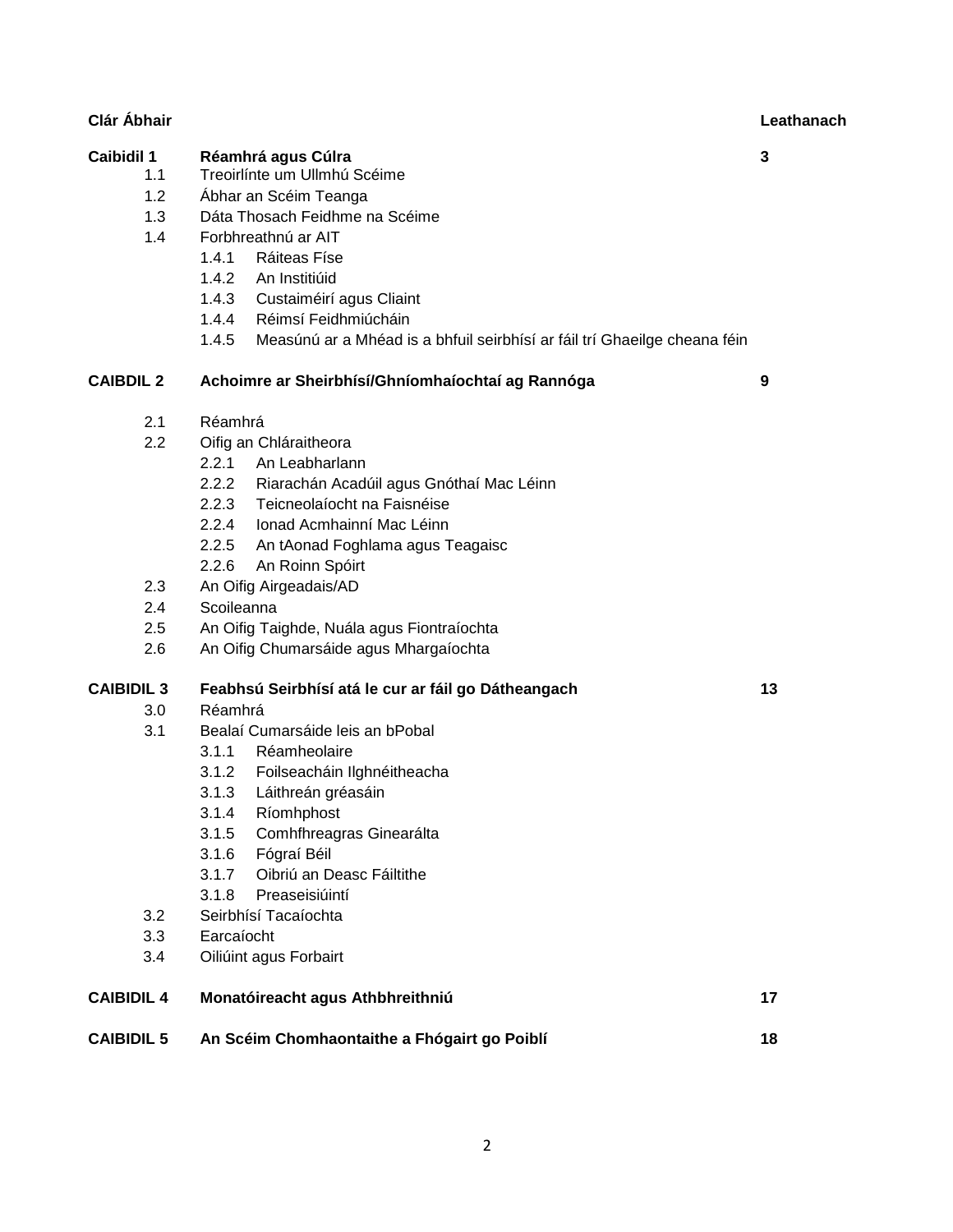# RÉAMHRÁ AGUS CÚLRA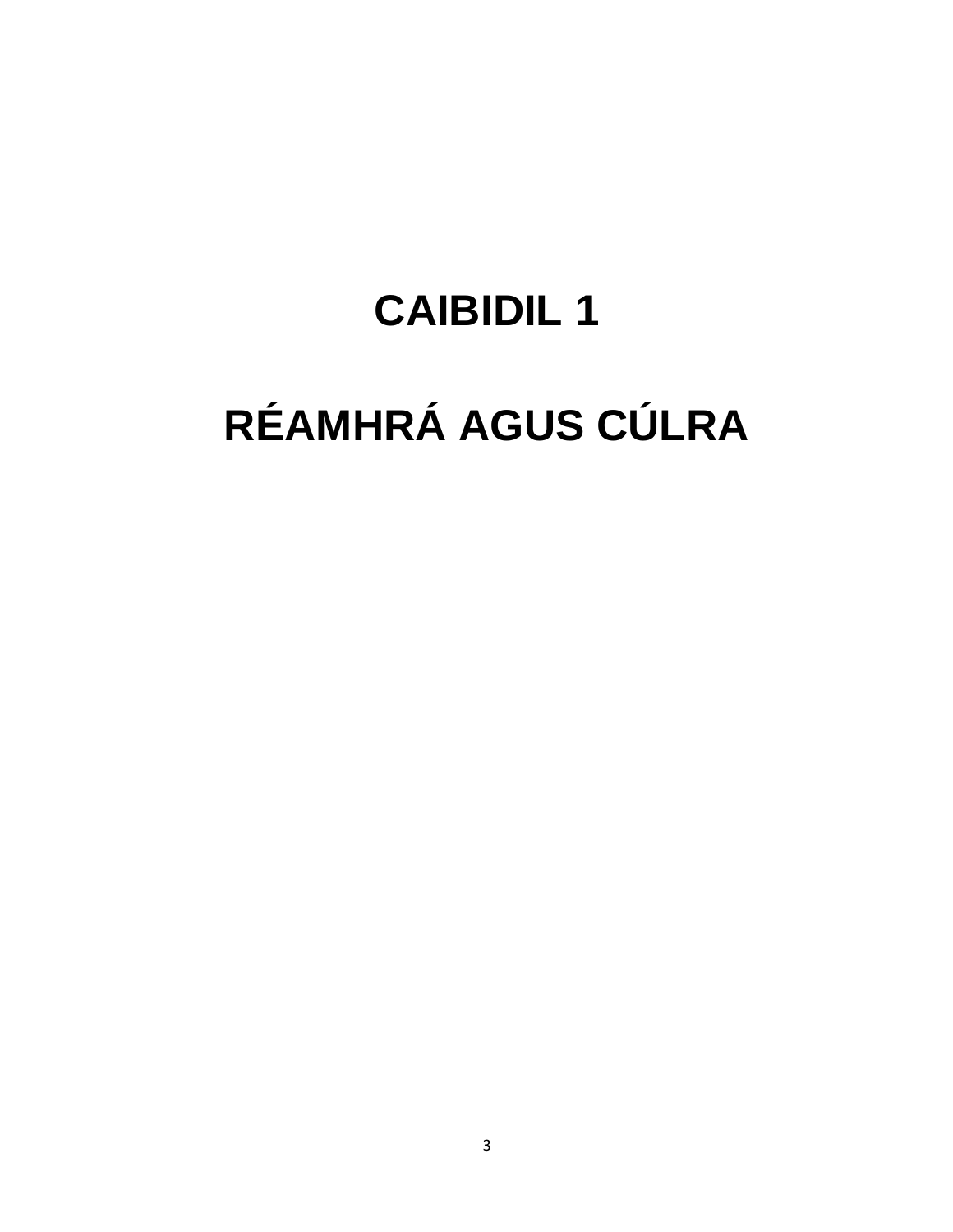#### **Réamhrá/Cúlra**

D'ullmhaigh AIT an scéim seo faoi Alt 15 d'Acht na dTeangacha Oifigiúla 2003 (ar a dtabharfar an tAcht ina dhiaidh seo). In Alt 11 déantar foráil d'ullmhú scéime reachtúla ag comhlachtaí poiblí ina dtugtar sonraí faoi na seirbhísí a chuirfidh siad ar fáil:

- Trí mheán na Gaeilge;
- Trí mheán an Bhéarla, agus
- Trí mheán na Gaeilge agus an Bhéarla, agus

na bearta atá le glacadh le déanamh cinnte maidir le haon seirbhís nach bhfuil á cur ar fáil ag an gcomhlacht trí mheán na Gaeilge go gcuirfear ar fáil í laistigh d'amfhráma comhaontaithe.

#### **1.1 Treoirlínte um Ullmhú Scéime**

Ceapadh an scéim seo i gcomhréir leis na treoirlínte a d'fhoilsigh an tAire Ealaíon, Oidhreachta, Gnóthaí Réigiúnacha, Tuaithe agus Gaeltachta agus tar éis comhchomhairle le baill foirne, mic léinn agus páirtithe leasmhara ionadaíocha. Tá an Institiúid buíoch as an am agus an iarracht a chaith gach duine a ghlac páirt sa phróiseas seo.

#### **1.2 Ábhar an Scéim Teanga**

Is trí mheán an Bhéarla faoi láthair a chuireann AIT seirbhísí ar fáil. Níl ach líon beag foirne ag an Institiúid atá cumasach i labhairt na Gaeilge agus is lú fós an líon ball foirne atá cumasach i scríobh na Gaeilge. Is iad tosaíochtaí na scéime ná:

- An leibhéal éilimh ar sheirbhísí sa Ghaeilge a mheas agus monatóireacht a dhéanamh air
- Feasacht a mhúscailt i measc ball foirne maidir le hábhar agus cuspóir na scéime
- Oiliúint a chur ar fáil do bhaill foirne chun go mbeidís cumasach sa Ghaeilge
- Cloí le rialacháin an Achta
- Déanamh cinnte go gcuirtear an Scéim i bhfeidhm go héifeachtach agus go gcomhlíontar na gealltanais a thugtar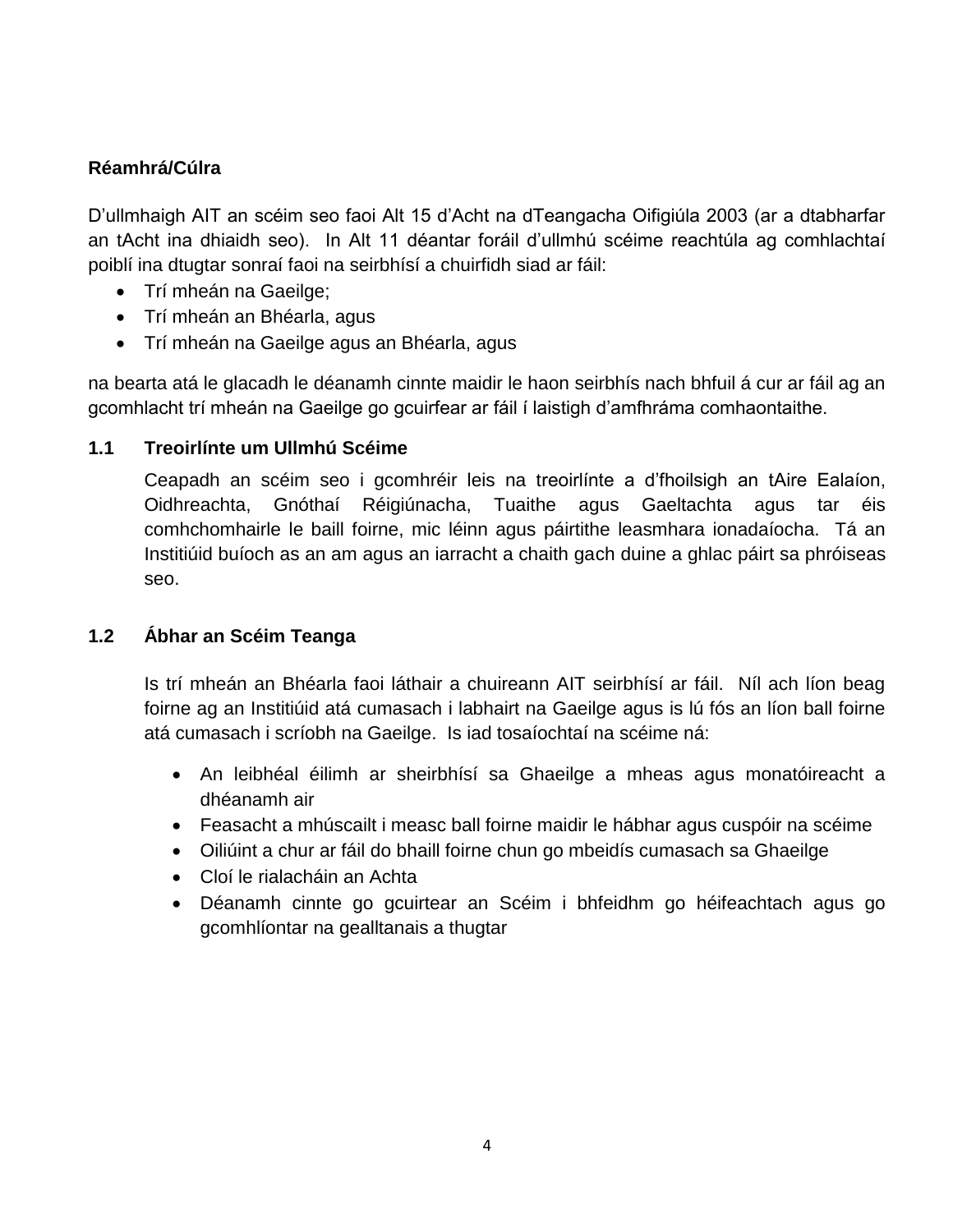#### **1.3 Dáta Thosach Feidhme na Scéime**

Dhaingnigh an tAire Ealaíon, Oidhreachta, Gnóthaí Réigiúnacha, Tuaithe agus Gaeltachta an scéim seo. Tiocfaidh sí i bhfeidhm le héifeacht ó 01 Bealtaine 2017. Beidh an scéim i bhfeidhm ar feadh trí bliana ón dáta sin nó go mbeidh scéim nua daingnithe ag an Aire faoi bhun Alt 15 den Acht, cibé acu is déanaí.

#### **1.4 Forbhreathnú ar AIT**

#### **1.4.1 Ráiteas Físe**

Tá sé mar aidhm ag AIT cur lena chuid buanna ionas go mbeidh sé ina rogha coláiste d'fhoghlaimeoirí agus bhaill foirne ar fud an réigiúin, na tíre agus an domhain. Is é misean na hInstitiúide ná cláir oideachais, oiliúna agus taighde feidhmigh a chur ar fáil atá dírithe ar mhic léinn agus shlite beatha dár gcohórt éagsúil foghlaimeoirí agus é sin a dhéanamh i dtimpeallacht ghairmiúil agus thacúil. Tá an Institiúid tiomanta go hiomlán chun dianphlé le fiontair ghnó réigiúnacha agus le pobail sóisialta agus muid ag díriú ag an am céanna ar chúrsaí domhanda.

#### **1.4.2 An Institiúid**

Is institiúid nuálach í Institiúid Teicneolaíochta Bhaile Átha Luain a chuireann raon leathan clár ar fáil dár gcuid foghlaimeoirí ó chúrsaí forbartha gairmiúla go PhDanna ar fud na nDámh Gnó agus Fáilteachais, Innealtóireacht agus Faisnéisíocht, Eolaíocht agus Sláinte agus ár Roinn Foghlama Fadsaoil. Mar Institiúid seasann muid amach mar gheall ar thaithí den chéad scoth don fhoghlaimeoir, díriú idirnáisiúnta, ról ar leith sa réigiún agus tionchar ardchaighdeáin a cuid ball foirne. Tá AIT ina cheannródaí maidir le taighde agus nuáil ó thaobh ábhar, eolaíochta bithí agus bogearraí, agus iad faoi léir ar fáil inár gcampas úrscothach, ar infheistíodh €115 milliún ann ó 2000 ar aghaidh, agus a mbaineann ár mbonn de 5,500 mac léinn leas as.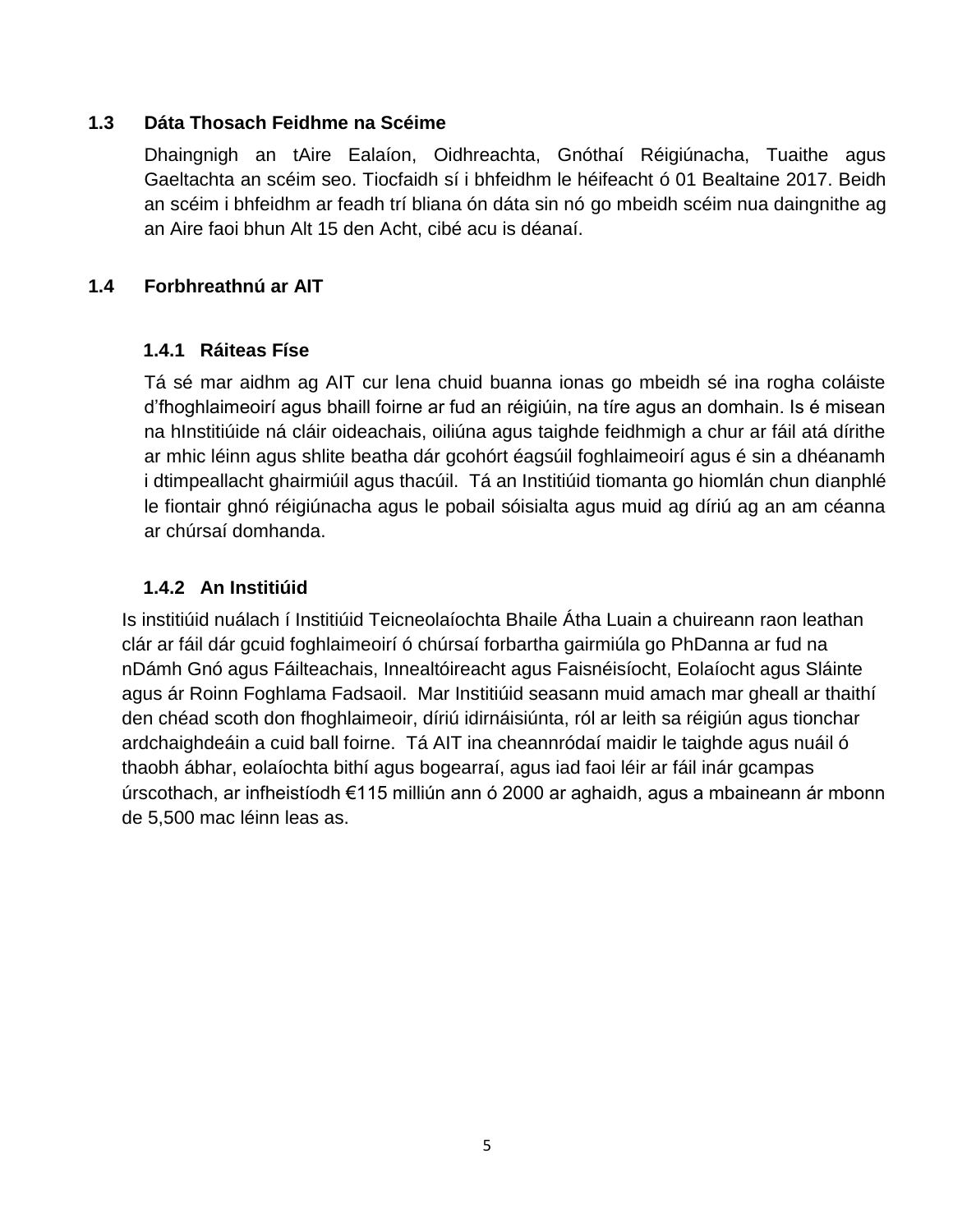#### **1.4.3 Custaiméirí agus Cliaint**

Is iad príomhchustaiméirí na hInstitiúide ná a cuid mac léinn a bhfuil dualgas cúraim faoi leith uirthi maidir leo. Freisin bíonn plé aici le hinstitiúidí oideachais eile agus leis an bpobal i gcoitinne. Seo a leanas mar atá a bonn cliant agus custaiméirí déanta suas, cé nach liosta eisiach é seo:

- An tÚdarás Ardoideachais (ÚA)
- > An Roinn Oideachais agus Scileanna
- Dearbhú Cáilíochta agus Cáilíochtaí Éireann (QQI)
- ▶ The Technological Higher Education Association (THEA)
- $\triangleright$  An Chomhairle um Thaighde in Éirinn
- $\triangleright$  Midlands Gateway Chamber
- Boird Oideachais agus Oiliúna (Coistí Gairmoideachais a bhí orthu roimhe sin)
- ▶ Comhairlí Contae
- $\triangleright$  Boird Forbartha Contae
- Fiontraíocht Éireann
- ÚFT Éireann
- Coláiste an Ghoirtín
- $\triangleright$  Institiúid an Chabháin
- Fáilte Éireann
- > An Chomhairle Ealaíon
- **Engineers Ireland**
- $\triangleright$  An Chomhairle Mhúinteoireachta
- $\triangleright$  Líonra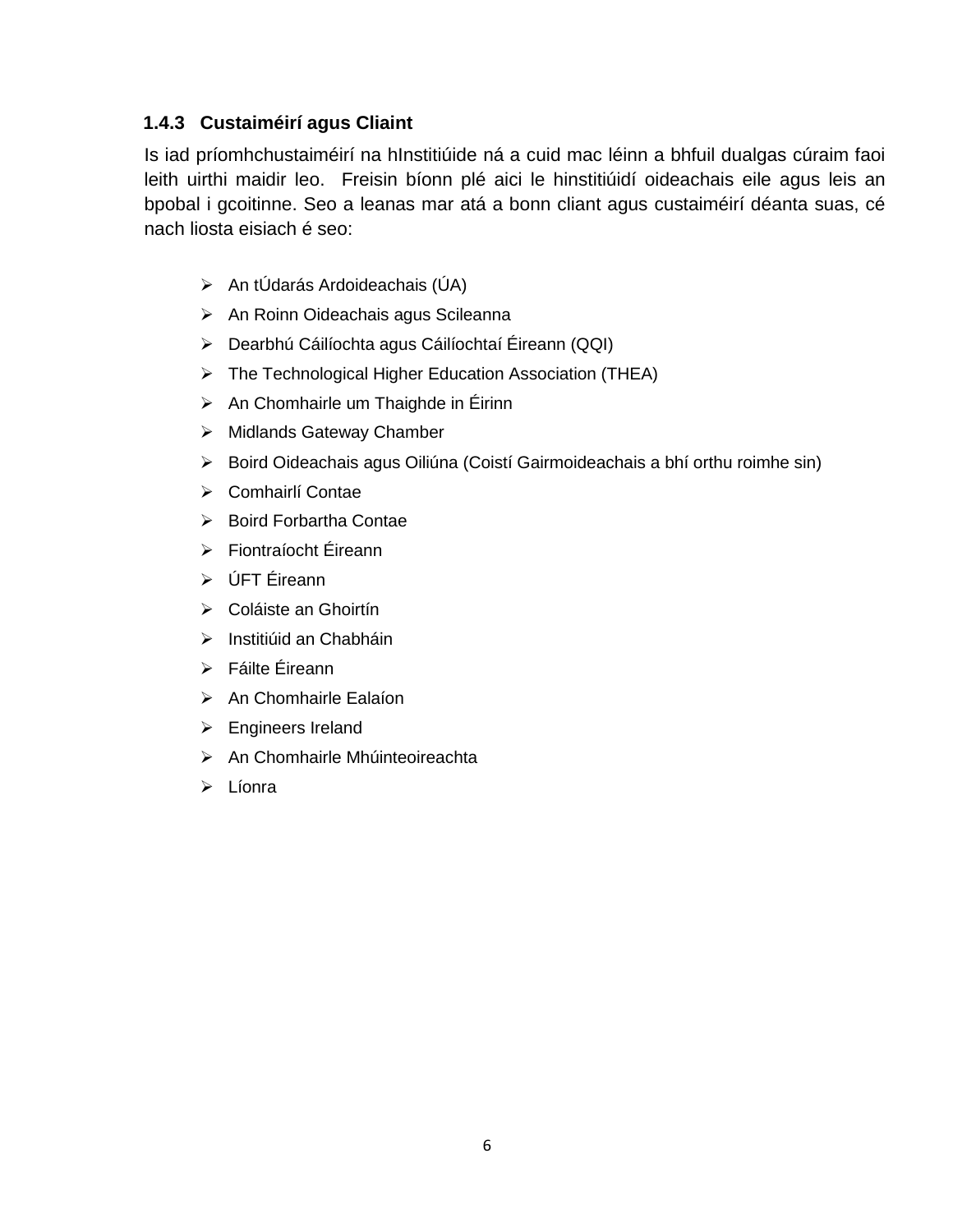#### **1.4.4 Príomhfheidhmeanna**

| <b>Réimse Feidhme</b><br>Oifig an Uachtaráin           | <b>Roinn</b><br>Oifig Idirnáisiúnta<br>Margaíocht agus Cumarsáid<br>Acmhainní Daonna<br>Gnó<br>Sláinte, Sábháilteacht & Leas                                                                                                                     |
|--------------------------------------------------------|--------------------------------------------------------------------------------------------------------------------------------------------------------------------------------------------------------------------------------------------------|
| Leasuachtarán Gnóthaí Acadúla & Clárlann:              | Oifig Cháilíochta<br>Leabharlann<br>Riarachán Acadúil & Gnóthaí Mac Léinn<br>Teicneolaíocht na Faisnéise<br>Ionad Acmhainní Mac Léinn<br>An tAonad Foghlama agus Teagaisc<br>Seirbhísí Ríomhaire<br>Staidéar Iarchéime                           |
| Leasuachtarán Gnóthaí Airgeadais & Corparáideacha:     | Airgeadas<br>Eastáit<br>An Roinn Spóirt                                                                                                                                                                                                          |
| Leasuachtarán Pleanáil Straitéiseach                   | An Roinn Foghlama Fadsaoil<br>& Feidhmíocht Institiúide Anailís CBF                                                                                                                                                                              |
| Taighde                                                | An tIonad Lár Tíre Nuálaíochta & Taighde<br>An Institiúid um Thaighde Eolaíochta Bithí<br>An Institiúid um Thaighde Ábhair<br>An Institiúid um Thaighde ar Bhogearraí (ITB)<br>Bainisteoir Cláir Cistithe<br>An Oifig um Aistriú Teicneolaíochta |
| An Dámh Gnó & Fáilteachais                             | Gnó agus Bainistíocht<br>Cuntasaíocht agus Ríomhaireacht Gnó<br>Fáilteachas, Turasóireacht agus Fóillíocht                                                                                                                                       |
| An Dámh Eolaíochta & Sláinte<br>Eolaíocht<br>Eolaíocht | Eolaíocht Bheatha agus Fhisiceach<br>Altranais agus Sláinte<br>Spóirt agus Sláinte<br>Eolaíocht Shóisialta agus Dearadh                                                                                                                          |
| An Dámh Innealtóireachta & Faisnéisíochta              | Leictreonaic agus Faisnéisíocht<br>Innealtóireacht<br>Polaiméirí,<br>Mheicniúil,<br>Shibhialta & Tráid                                                                                                                                           |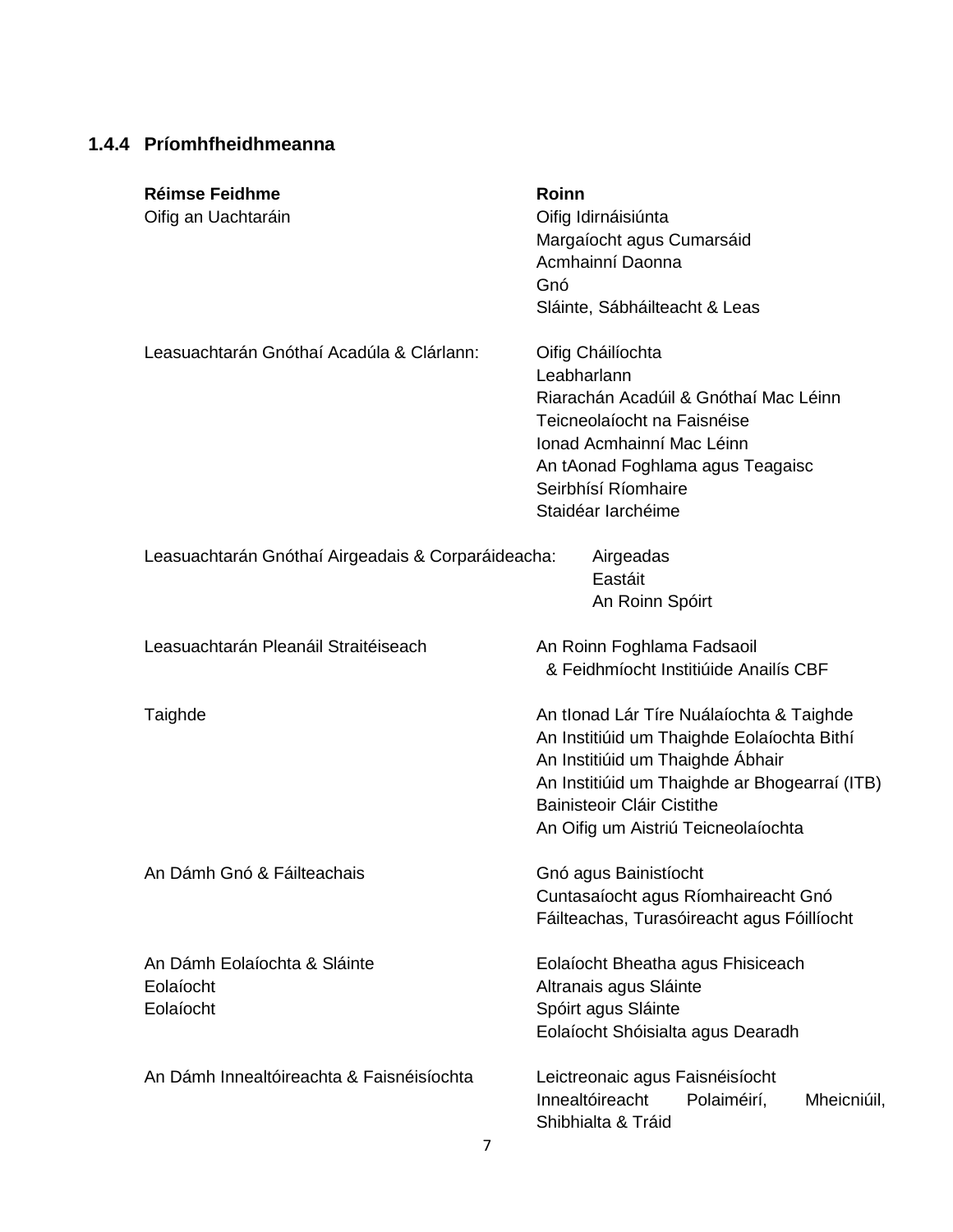#### **1.4.5 Measúnú ar a Mhéad is a bhfuil seirbhísí ar fáil trí Ghaeilge cheana féin**

Is í príomhfheidhm an Achta ná déanamh cinnte go bhfuil teacht níos fearr ar sheirbhísí poiblí trí Ghaeilge agus go bhfuil siad de chaighdeán níos airde. Is í príomhfheidhm AIT ná cláir oideachais ardchaighdeáin a chur ar fáil agus faoi láthair cuirtear na cláir go léir ar fáil trí Bhéarla. I láthair na huaire is trí Bhéarla amháin a chuirtear seirbhísí ar fáil don phobal i gcoitinne, do pháirtithe leasmhara agus ghníomhaireachtaí eile. Foilsítear tuarascálacha bliantúla, cuntais airgeadais agus páipéar oifigiúil sa dá theanga, agus bíonn fógraí béil réamhthaifeadta dátheangach freisin.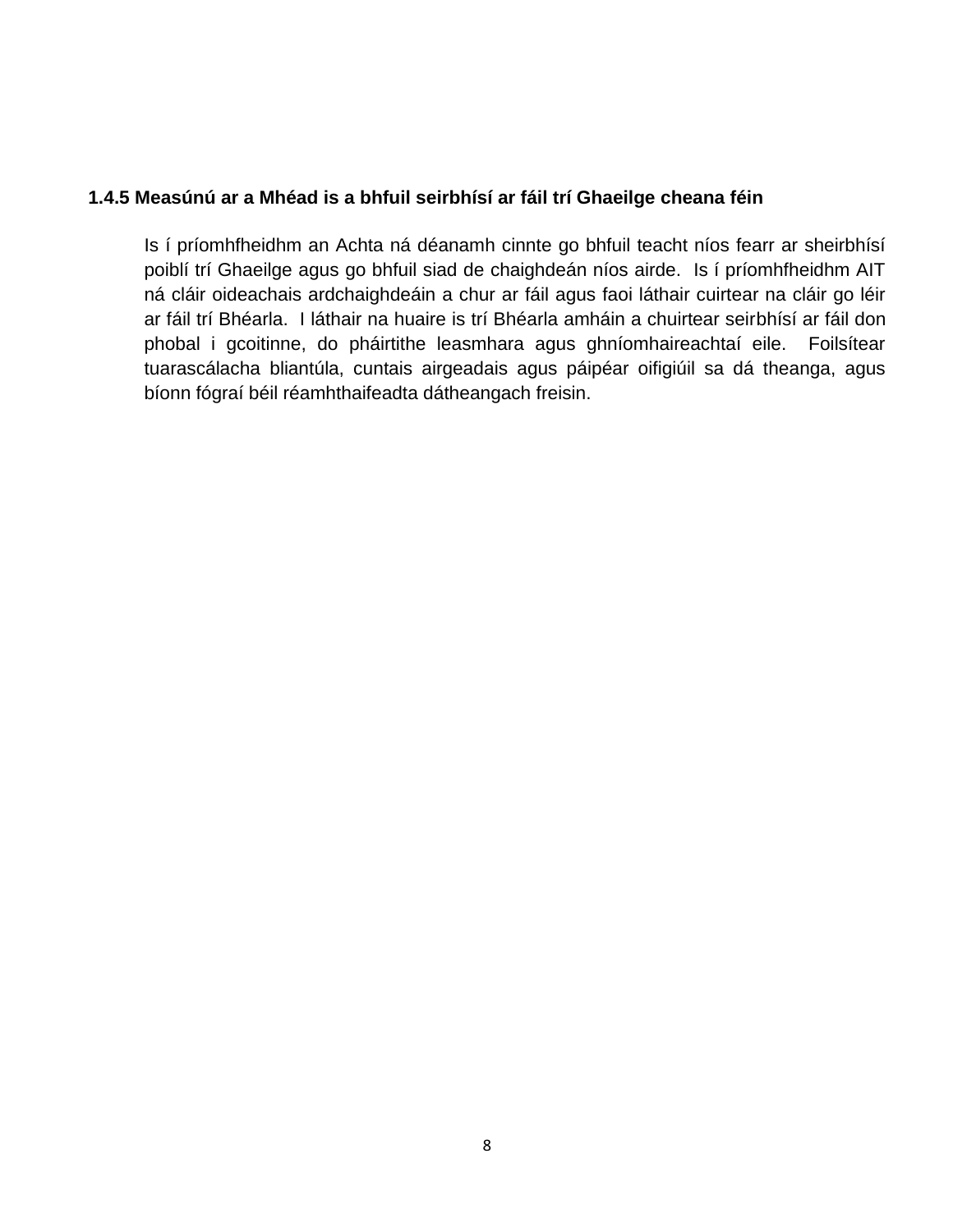### **ACHOIMRE AR** SHEIRBHÍSÍ/GHNÍOMHAÍOCHTAÍ **DE RÉIR RANNÓIGE**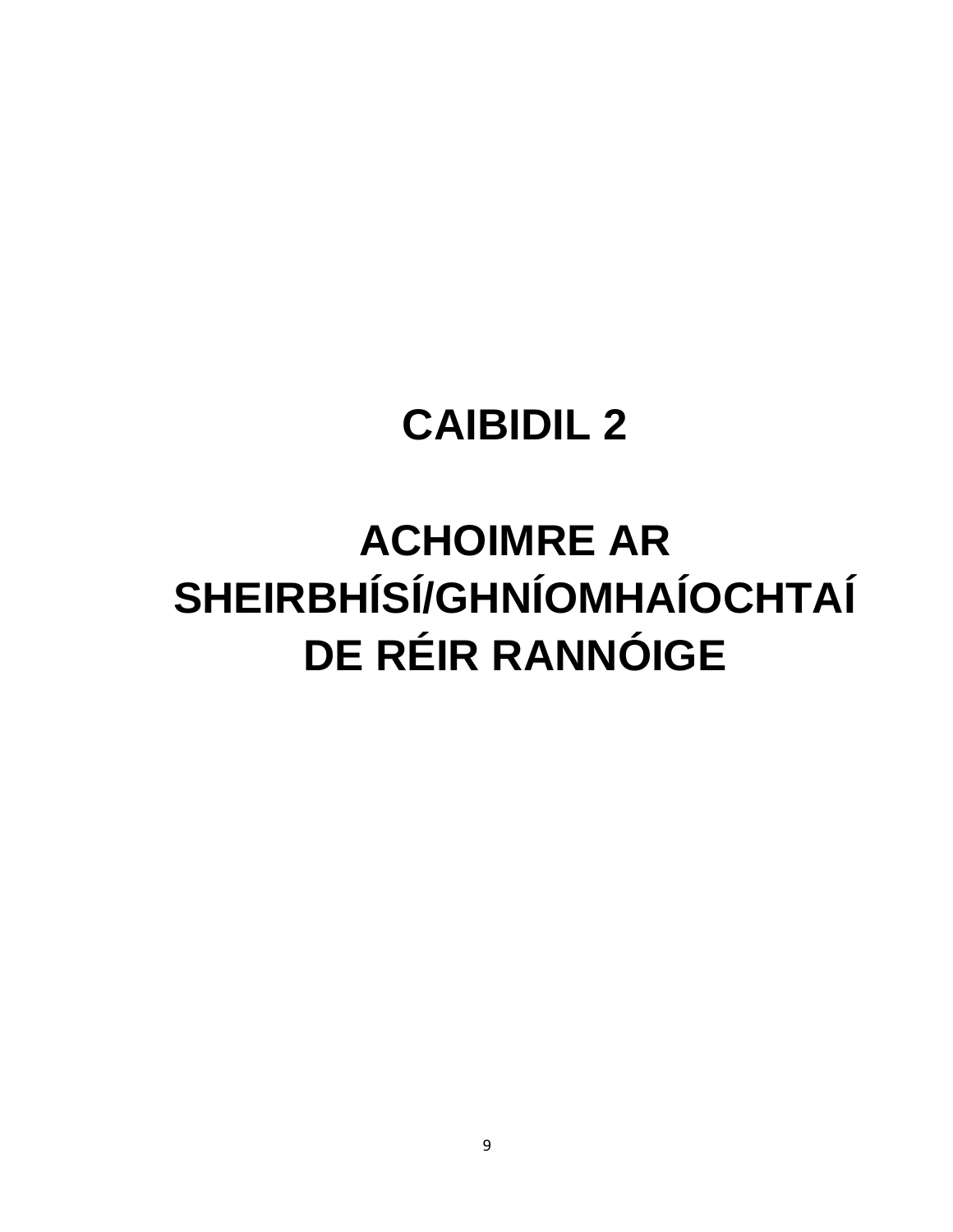#### **2.1 Réamhrá**

Sa chaibidil seo leagtar amach an seasamh maidir le soláthar seirbhísí/gníomhaíochtaí ag ranna aonair san Institiúid.

#### **2.2 Oifig an Chláraitheora**

#### **2.2.1 An Leabharlann**

Tá leabharlann Institiúid Teicneolaíochta Bhaile Átha Luain suite ar dhá champas agus príomhfhoirgneamh na leabharlainne suite ar an bpríomhchampas agus an Leabharlann Altranais ar an gCampas Thoir. Is é misean na leabharlainne ná acmhainní ardchaighdeáin eolais agus foghlama a chur ar fáil, agus freastal ar riachtanais foghlama, teagaisc agus taighde in AIT agus sa phobal áitiúil. Tá 290 ionad léitheoireachta i bpríomhfhoirgneamh na leabharlainne chomh maith le saotharlann ríomhairí agus ceithre sheomra staidéir do ghrúpaí. Tá an bailiúchán leabharlainne déanta suas de níos mó ná 23,000 leabhar agus 60 irisleabhar i gcló. Tá níos mó ábhair á fháil ag an leabharlann freisin i bhformáid leictreonach, faoi láthair tá 70,000 leabhar leictreonach agus 17,000 irisleabhar leictreonach ar fáil trí láithreán gréasáin na leabharlainne.

#### **2.2.2 Riarachán Acadúil agus Gnóthaí Mac Léinn**

Tá an oifig Riaracháin Acadúil agus Gnóthaí Mac Léinn freagrach as iontráil, clárú, scrúdú agus bronnadh céimeanna na mac léinn. Tá lucht na hoifige freagrach freisin as bailiú táillí, socrú clár, cártaí aitheantais a dhéanamh agus feidhmeanna an seomra priontála.

#### **2.2.3 Teicneolaíocht na Faisnéise**

Tá an Roinn Seirbhísí Ríomhaire (RSR) freagrach as líonra na hInstitiúide a chothabháil chomh maith le ceangail Idirlín, ríomhphost ball foirne agus mac léinn, córas gutháin, ríomhairí foirne agus mac léinn agus as ceadúnais suímh a bhainistiú le haghaidh réimse bogearraí. Tá CSD freagrach freisin as ceangal córais CFB –Core, Banner agus Agresso.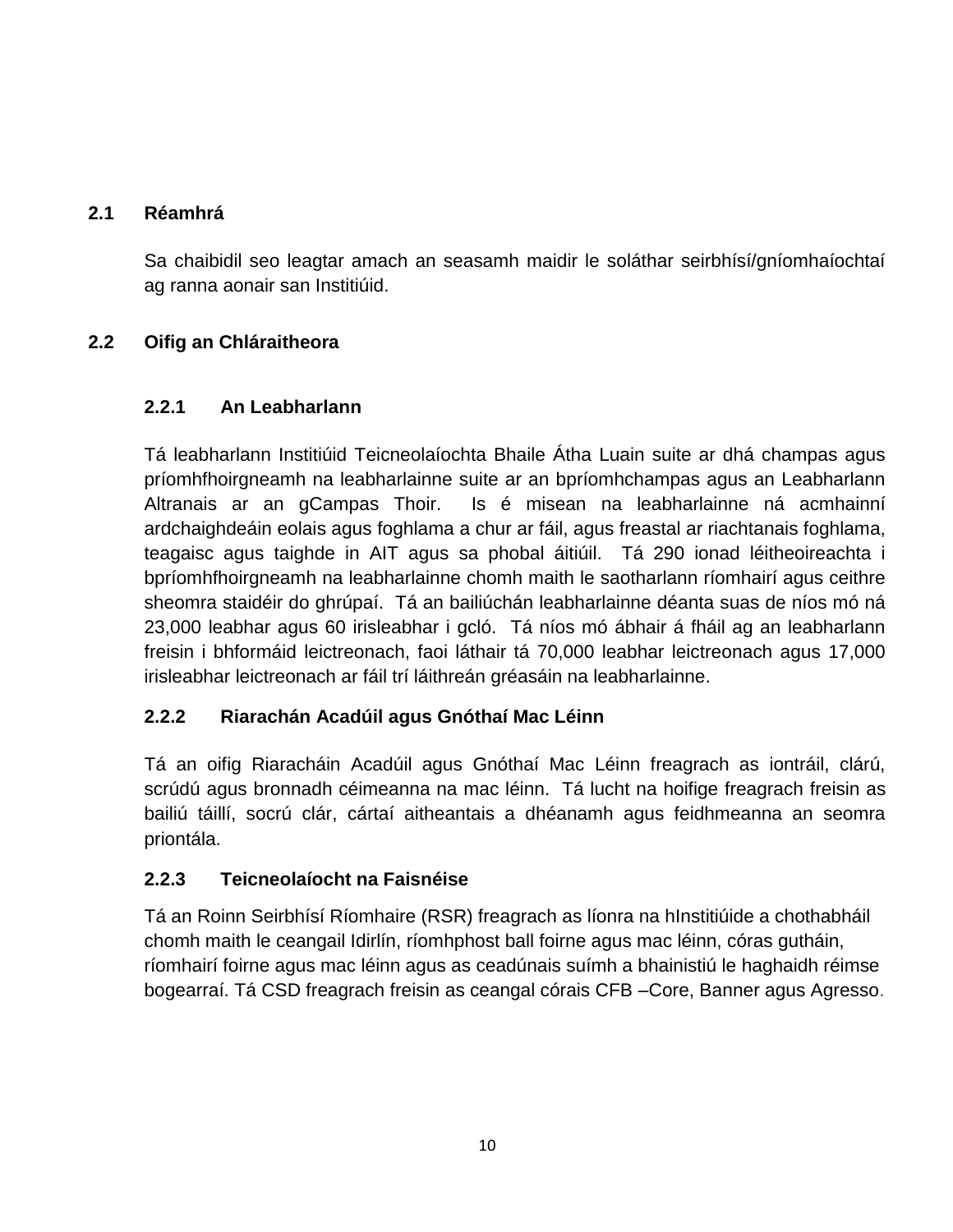#### **2.2.4 An tIonad Acmhainní Mac Léinn**

Cuireann AIT raon leathan de sheirbhísí cúnta ar fáil do mhic léinn. Is é an tIonad Acmhainní Mac Léinn an chéad áit a dtugann mic léinn aghaidh uirthi agus iad ag lorg eolais agus cabhrach maidir le haon ghné de shaol an mhic léinn. I measc na seirbhísí a chuirtear ar fáil tá Tacaíocht Airgeadais, Cúram Tréadach, Comhairle agus Oiliúint Gairme, Comhairleacht, Seirbhís Míchumais agus Tacaíochta Foghlama, Oifig Rochtana, Ionad Sláinte, Cur chun cinn na Sláinte, Seirbhísí Teagascóra agus an tIonad Scríbhneoireachta Acadúla

#### **2.2.5 An tAonad Foghlama agus Teagaisc**

Tá an tAonad tiomnaithe do thacú le foghlaim agus teagasc in AIT agus iad a chur chun cinn. Oibríonn an t-aonad ar bhealach comhoibritheach chun cultúr a fhorbairt:

- Atá measúil ar dhifríochtaí aonair idir foghlaimeoirí agus a thacaíonn leo.
- A spreagann timpeallachtaí foghlama a fhorbairt atá dírithe ar mhic léinn áit ar féidir le mic léinn foghlaim agus éacht a dhéanamh.
- A leagann luach ar an teagasc agus a thugann luach saothair as.
- A thacaíonn le baill foirne agus iad i mbun taighde oideachais.
- A chabhraíonn le dea-chleachtas a scaipeadh san ardoideachas.
- A spreagann cur i bhfeidhm tionscnamh/nuálaíochtaí oideolaíochta.
- A chuireann chun cinn agus a thacaíonn leis na cuspóirí agus na bearta atá leagtha amach i bPlean Straitéiseach na hInstitiúide, a bhaineann le feabhas agus nuálaíocht san Fhoghlaim agus sa Teagasc.

#### **2.2.6 An Roinn Spóirt**

Is í an Roinn Spóirt an fheidhm chomhordaithe d'fhoirne agus ghníomhaíochtaí iomaí na hinstitiúide. Déantar freastal ar raon spórt ar leibhéal scoth-lúthchleasaí agus caithimh aimsire agus dírítear ar chothrom inscne agus na gníomhaíochtaí sin á soláthar. I gcomhpháirt leis an roinn spóirt, oibríonn AIT Sports Co Ltd. láthair lúthchleasaíochta faoi dhíon, páirceanna imeartha agus ionad ilchuspóra ina bhfuil cúirt cispheile, ceithre chúirt badmantain, dhá chúirt eitpheile, futsal (sacar faoi dhíon) agus svuít aclaíochta den chéad scoth. Déanann an roinn spóirt bainistíocht ar scéim scoláireachtaí spóirt AIT, a thugann luach saothair as feabhas san fheidhmíocht. Tugann oiliúnaithe go léir na hinstitiúide tuairisc do na bainisteoirí roinne.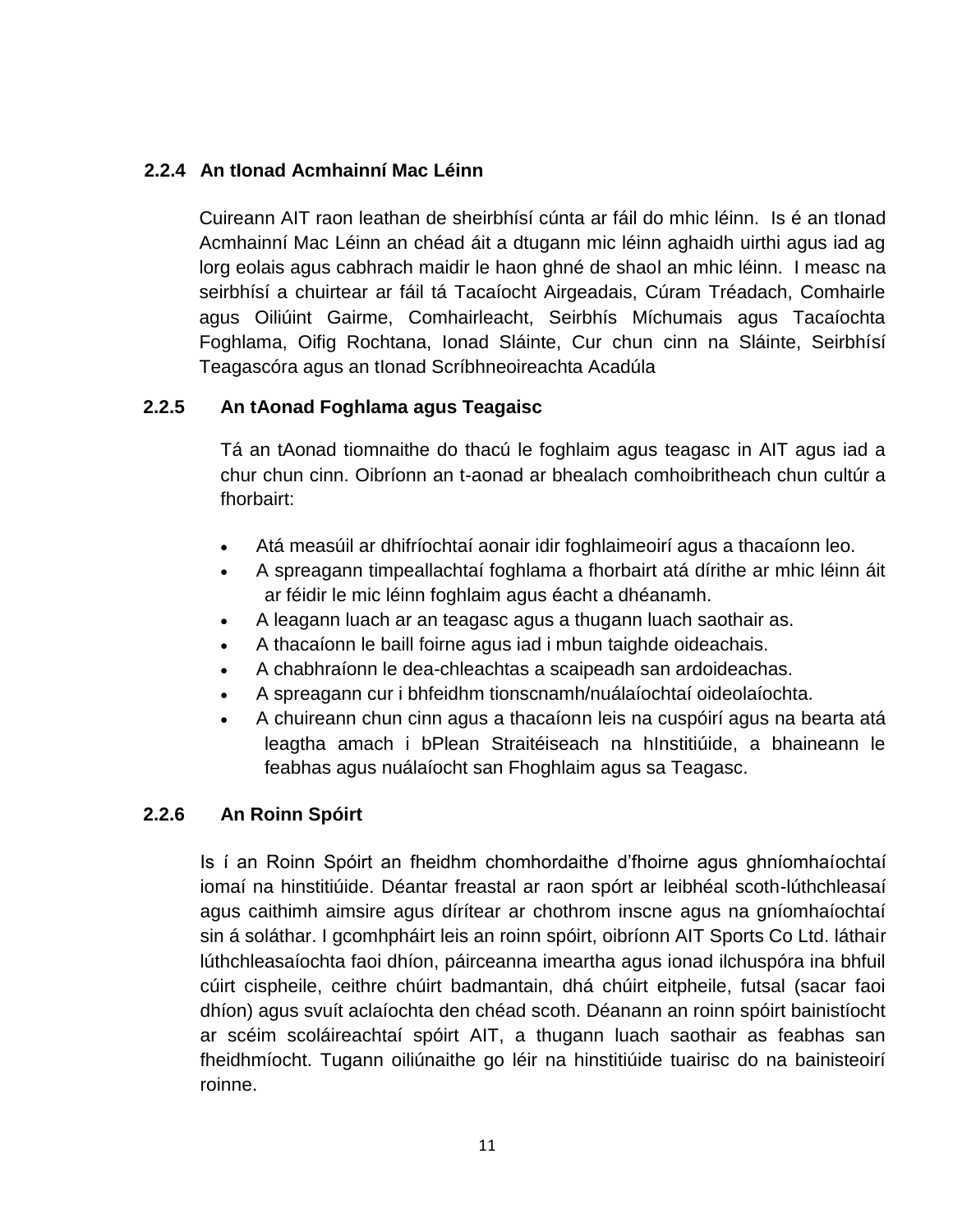#### **2.3 An Oifig Airgeadais/AD**

Tá an Oifig Airgeadais freagrach as an soláthar agus an íocaíocht go léir agus dá bharr sin fógraíonn lucht na hoifige conarthaí, déanann siad cáipéisí tairisceana, íocann siad sonraisc, tuarastail agus ullmhaíonn siad na cuntais bhliantúla. Faoi láthair cuireann an roinn párolla rogha ar fáil chun féachaint ar dhuillíní pá i nGaeilge agus i mBéarla.

Tá an Roinn Acmhainní Daonna freagrach as folúntais foirne a fhógairt, as tuairiscí poist agus sonraíochtaí pearsan a dhéanamh agus as agallaimh a shocrú. Tá lucht na Roinne freagrach freisin as leas agus smacht foirne. Tacaíonn an Coiste Forbartha Gairmiúla le cuspóir na hInstitiúide: is é sin ná déanamh cinnte go bhfuil an deis ag baill foirne oiliúint agus breisoiliúint a dhéanamh de réir mar is gá chun spriocanna ar leith a chomhlíonadh.

#### **2.4 Dámha**

Is iad na Dámha a thugann faoi ghníomhaíocht lárnach na hInstitiúide. Cuirtear cláir ar fáil i raon leathan disciplíní faoi choimirce an trí Dáimh: Gnó agus Fáilteachas, Innealtóireacht agus Faisnéisíocht, Eolaíocht agus Sláinte. Déantar gach clár staidéir a sholáthar agus a mheasúnú trí Bhéarla agus níl aon fhianaise ann a thugann le fios go bhfuil éileamh ar sholáthar aon ábhar cúrsa trí Ghaeilge.

#### **2.5 An Oifig Taighde, Nuála agus Fiontraíochta**

Tá trí hinstitiúid um thaighde straitéiseach ag AIT in Ábhair (MRI), sna hEolaíochtaí Bitheacha (BRI) agus i mBogearraí (SRI) a bhfuil a gcuid cur chuige taighde ar aon dul le tosaíochtaí lárnacha réigiúnacha agus taighde. Le bunú Cláir Tairseach Teicneolaíochta arna gcistiú ag Fiontraíocht Éireann - An tIonaid Tairsí um Theicneolaíocht Polaiméirí Fheidhmeach (APT Éireann) agus COMAND (Dearadh agus Seachadadh Feidhmeanna Meáin) - treisítear an tacaíocht do chomhair straitéiseacha tionscail sna réimsí Polaiméirí agus TFC. Tá tuilleadh braislí taighde laistigh dá dtrí Dhámh: Gnó agus Fáilteachas, Innealtóireacht agus Faisnéisíocht, Eolaíocht agus Sláinte.

#### **2.6 Oifig Cumarsáide agus Margaíochta**

Tá an Oifig Cumarsáide agus Margaíochta freagrach as mic léinn a earcú agus as eolas a scaipeadh laistigh agus lasmuigh den Institiúid. Chuige sin, fógraíonn lucht na hoifige cúrsaí, eagraíonn siad cuairteanna ar scoileanna agus tá siad freagrach as foilseacháin na hInstitiúide.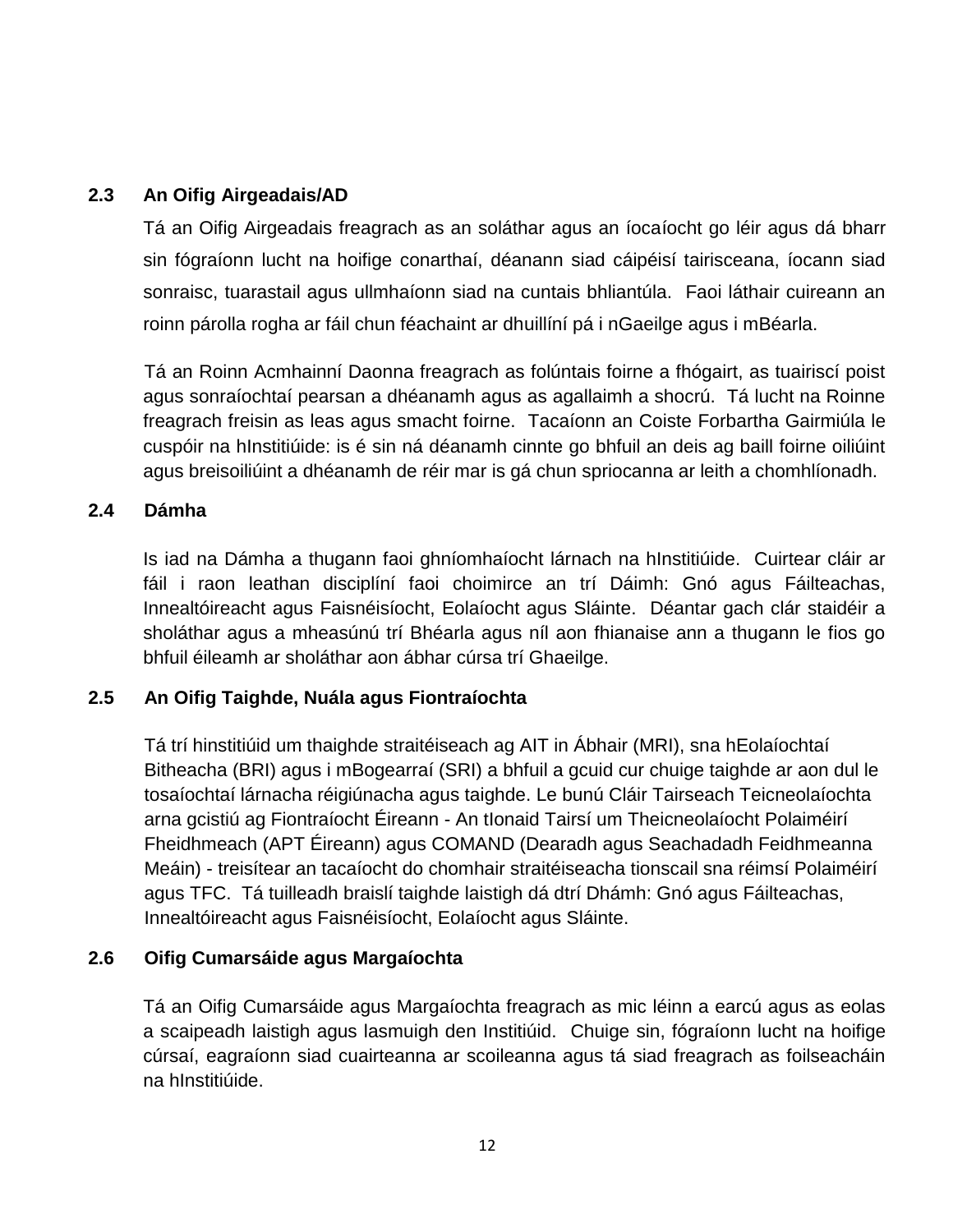# FEABHSÚ SEIRBHISÍ ATÁ LE CUR AR **FÁIL GO DÁTHEANGACH**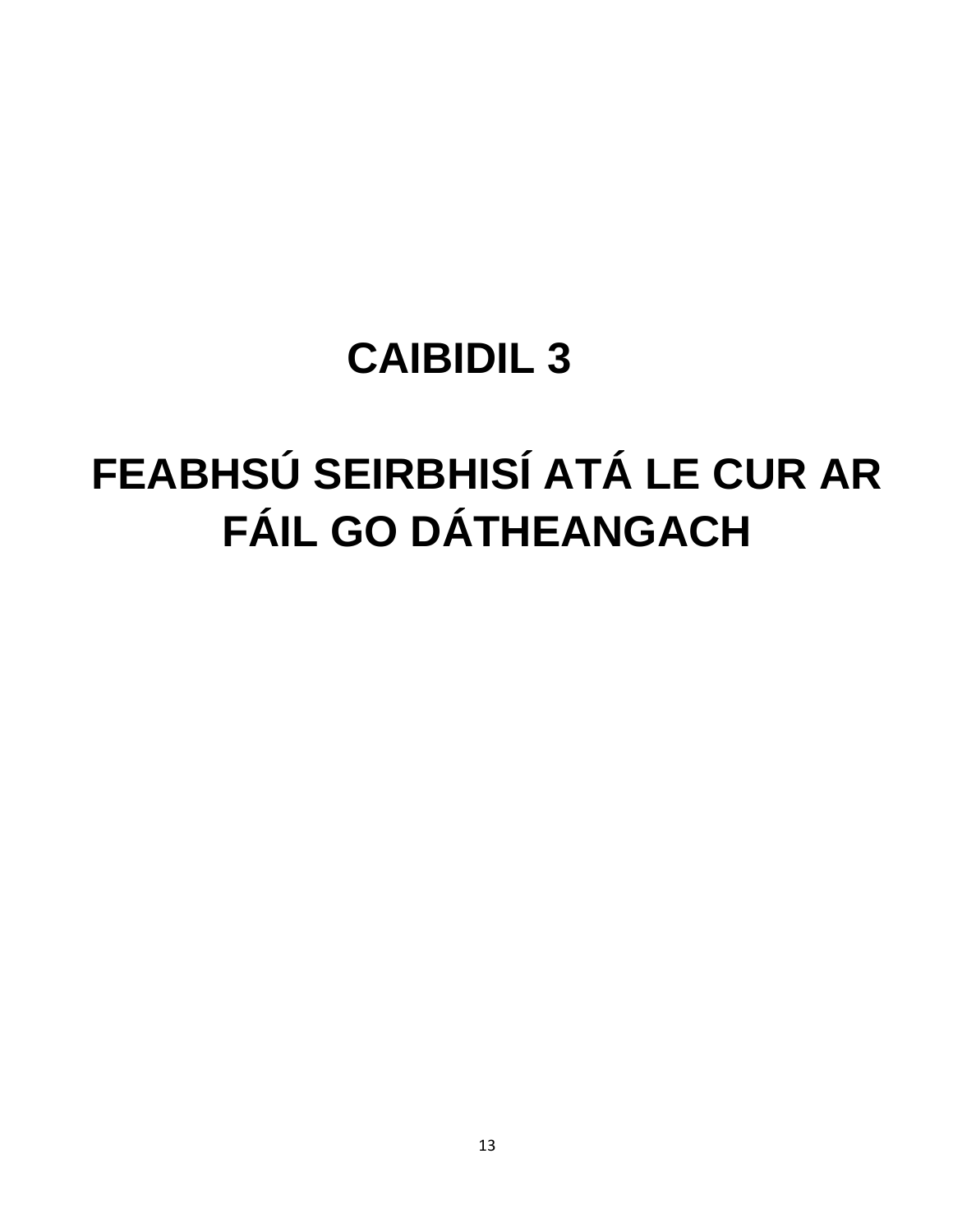#### **3.0 Réamhrá**

Sa chaibidil seo leagtar amach an seasamh maidir le feabhas a chur ar sholáthar seirbhísí Gaeilge ag ranna aonair san Institiúid. Glacann AIT leis gur cheart soláthar seirbhíse i nGaeilge a thabhairt isteach de réir a chéile. Ní mheasann AIT, áfach go mbeidh éileamh ar sholáthar cúrsaí i nGaeilge agus tuigeann go bhfuil institiúidí tríú leibhéal eile, a bhfuil cuid acu lonnaithe i gceantair Ghaeltachta, ag teacht le chéile chun cur chuige comhaontaithe a ghlacadh i dtreo an tsoláthair sin. Tacaíonn AIT leis an gcomhiarracht sin, ach ní shamhlaíonn sé go mbeidh ról aige sa soláthar sin le linn shaolré na scéime.

#### **3.1 Bealaí Cumarsáide leis an bPobal**

Déanann an Institiúid cumarsáid tríd na meáin seo a leanas go príomha agus faoi láthair is trí Bhéarla a dhéantar í.

- Réamheolaire
- Foirmeacha iarratais/Bróisiúir/Bileoga eolais
- Foilseacháin ilghnéitheacha
- Láithreán Gréasáin
- Ríomhphost
- $\bullet$  litir
- Cumarsáid Bhéil
- Caidreamh poiblí.

Eisceacht air sin ná úsáid cártaí cuiridh dátheangacha le haghaidh gach ócáide oifigiúla de chuid na hInstitiúide. Tá na gealltanais seo a leanas á ndéanamh i dtaobh an scéim teanga seo.

#### **3.1.1 Réamheolaire**

Ní dhéanann AIT an réamheolaire go léir go dátheangach, agus níl sé beartaithe againn déanamh amhlaidh le linn shaolré na scéime seo. Is í an phríomhchúis leis sin ná na srianta leanúnacha ar acmhainní. Déantar ceannteidil ailt agus teideal cláir sa réamheolaire go dátheangach, áfach. Leanfar ar aghaidh ag soláthar ábhair atá dírithe ach go háirithe ar an margadh idirnáisiúnta sa teanga is cuí don mhargadh. Tá gach iarratas díreach le haghaidh mac léinn fochéime agus iarchéime ar fáil ar líne anois agus iad nasctha go díreach leis an gcóras Banner. Ní dhearnadh aon fhoirmeacha iarratais a athchló agus tá na hiarratais go léir ar líne, níl aon phleananna eile déanta maidir le hathchló.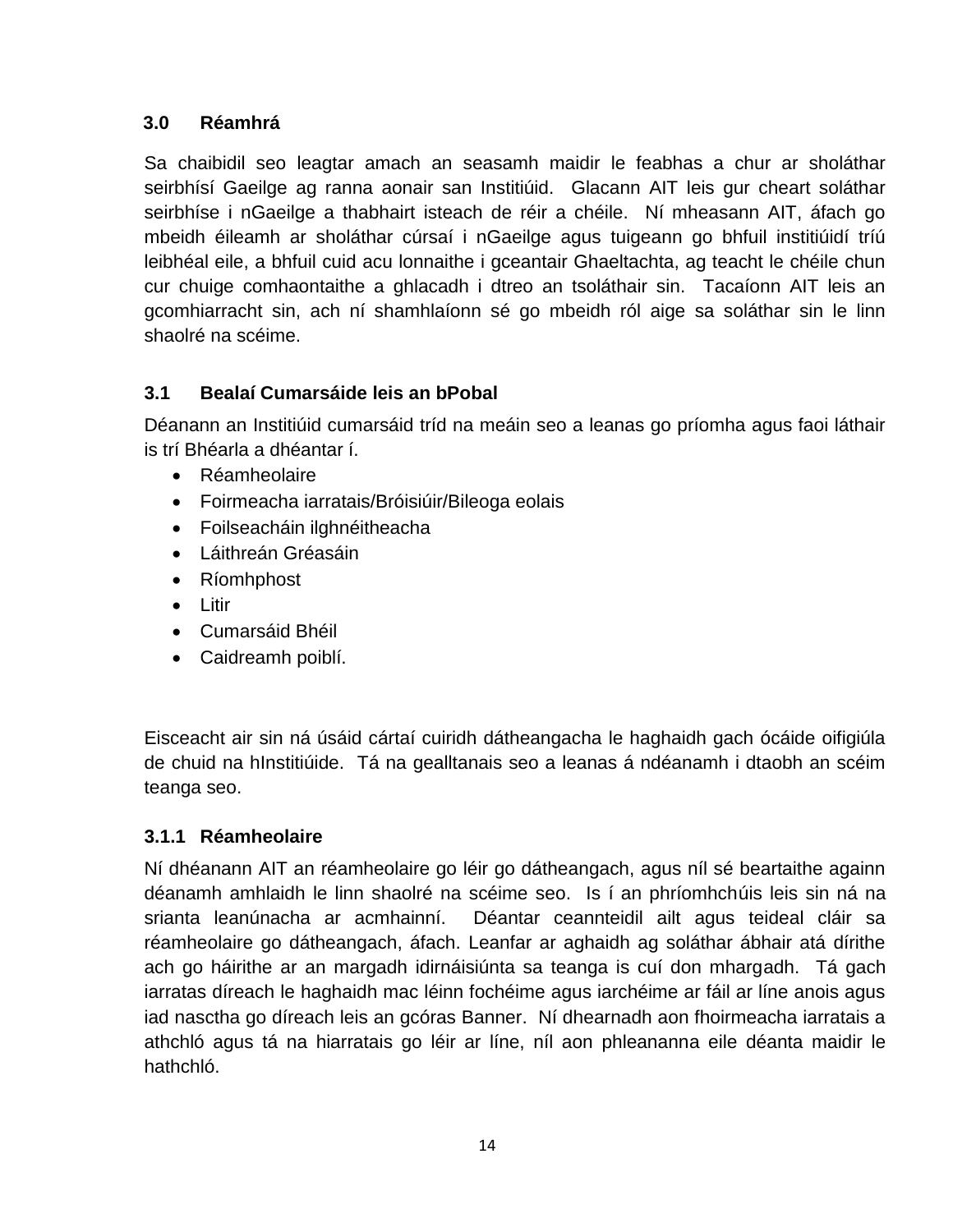Foilseofar bróisiúir agus bileoga eolais i mBéarla amháin. Beidh tuarascálacha comhairleoirí agus tuarascálacha teicniúla foilsithe sa teanga ar cuireadh i láthair i dtosach iad.

#### **3.1.2 Foilseacháin Ilghnéitheacha**

Foilsítear an leabhrán bronnta céimeanna in am don searmanas bronnta céimeanna, agus is é a bhíonn ann go príomha ná liosta de na mic léinn agus a ndámhachtainí. Déantar na codanna seo a leanas go dátheangach:

- Leathanaigh tosaigh
- Teideal cúrsaí agus clár
- Nuair a fhoilseofar an Iris AIT Life beidh aon alt amháin foilsithe go dátheangach inti fós.

#### **3.1.3 Láithreán Gréasáin**

Tá sé de chumas ag an gcóras bainistíochta ábhair a thacaíonn le láithreán gréasáin AIT faisnéis a thaispeáint go dátheangach. Tá láithreán gréasáin na hInstitiúide á athbhreithniú agus á nuashonrú faoi láthair. Beidh ábhar ceannteidil an láithreáin ghréasáin ar fáil i mBéarla agus i nGaeilge araon. Leanfar ar aghaidh ag soláthar ábhair atá dírithe ach go háirithe ar an margadh idirnáisiúnta sa teanga is cuí don mhargadh.

Beidh Scéim 2017-2020 Institiúid Teicneolaíochta Bhaile Átha Luain, chomh maith le Treoirleabhar Ace 2001 na dTeangacha Oifigiúla ar fáil ar ár láithreán gréasáin faoin nasc seo a leanas, nuair a bheidh siad faofa.

#### **<https://www.ait.ie/contact/staff/official-languages-act/>**

Am: faoi dheireadh na bliana 2017

#### **3.1.4 Ríomhphost**

Taispeántar an séantóir ríomhphoist i nGaeilge agus i mBéarla araon

#### **3.1.5 Comhfhreagras Ginearálta**

Tabharfaidh an institiúid freagra sa teanga chéanna nuair a dhéanann duine cumarsáid i scríobh trí mheán na Gaeilge.

#### **3.1.6 Fógraí Béil**

Tá fógraí béil réamhthaifeadta dátheangach.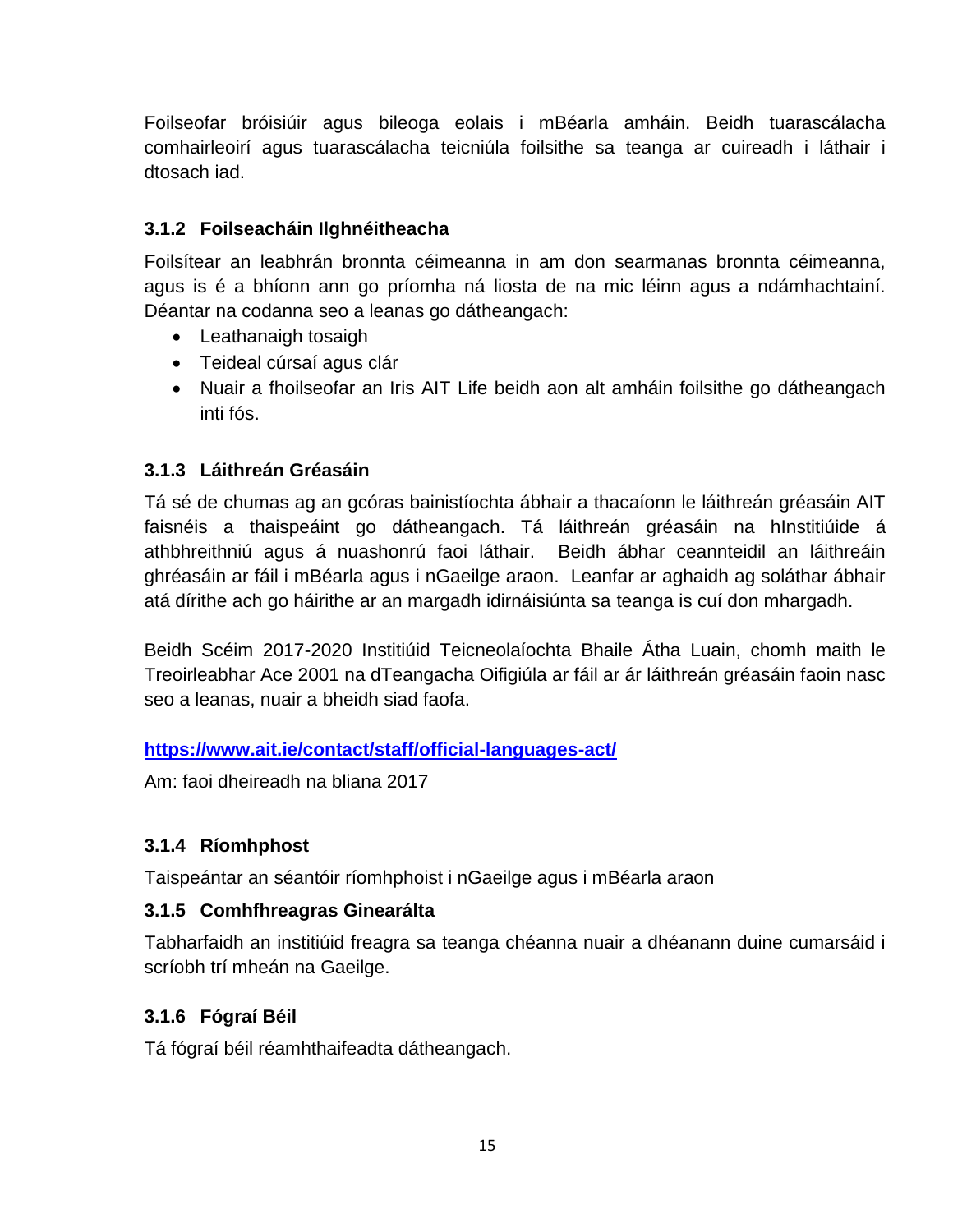#### **3.1.7 Oibriú an Deasc Fáiltithe**

Tá na roghanna Gaeilge curtha i bhfeidhm ar bheannacht ár bpríomhghutháin ag an deasc fáiltithe. Tá socruithe oiriúnacha i bhfeidhm ionas go gcuirfear baill foirne ag an deasc fáiltithe ar a n-eolas faoi urlabhraí ainmnithe i gcás go gcuirfí ceist orthu sa Ghaeilge agus ionas go mbeidís in ann baill den phobal a chur i dteagmháil gan mhoill leis an oifig nó oifigeach atá freagrach.

#### **3.1.8 Caidreamh poiblí**

Foilsítear preaseisiúintí a bhaineann leis an nGaeilge go dátheangach.

Méadóidh AIT ó 5% - 7% foilsiú preaseisiúintí na hInstitiúide sa dá theanga agus ag an am céanna.

Úsáidfear na leaganacha oifigiúla de logainmneacha Gaeltachta le haghaidh cuspóirí oifigiúla.

*Am: Ó Thosach Bhliain 2 den Scéim seo*

#### **3.2 Seirbhísí Tacaíochta**

Níl go leor ball foirne san Institiúid atá líofa sa Ghaeilge agus meastar nach nglacfaidh go leor ball foirne páirt ar bhonn deonach. Le linn na scéime beidh sé riachtanach seirbhísí aistriúcháin le haghaidh cáipéisí substainteacha, tuarascálacha bliantúla, etc. a ligean amach ar conradh.

#### **3.3 Earcaíocht**

Coimeádfaidh AIT i gcuimhne a cuid oibleagáidí faoin Acht agus baill foirne á n-earcú. Cuirfear comhairle ar gach earcaí nua maidir le deiseanna forbartha chun a gcumas sa Ghaeilge a fheabhsú.

#### **3.4 Oiliúint agus Forbairt**

Tá gealltanas leantach ag an Institiúid chun oiliúint chuí a chur ar fáil agus tacaíonn sí le forbairt na mball foirne go léir. Faoi réir éilimh agus soláthar an bhuiséid cuirfidh an Institiúid oiliúint sa Ghaeilge ar fáil d'fhoireann an deasc fáiltithe.

Déanfaidh an Coiste Forbartha Gairmiúla measúnú ar aon chúrsaí Gaeilge arna dtairiscint ag an Roinn Foghlama Fadsaoil agus cuirfidh siad chun cinn a n-oiriúnacht i measc ball foirne maidir le héirí inniúil sa Ghaeilge scríofa agus labhartha. Faoi réir éilimh, tá sé beartaithe ag AIT na céimeanna seo a leanas a ghlacadh le linn na scéime chun leibhéal Gaeilge na mball foirne in AIT a mhéadú ar na bealaí seo a leanas:

- Treoir a thabhairt do bhaill foirne aonair ar mian leo fógraí glórphoist dátheangacha a fhágáil ar a gcuid fón pearsanta.
- Fógraí dátheangacha a chur ar fáil ar theachtaireachtaí i ndiaidh na ngnáthuaireanta oibre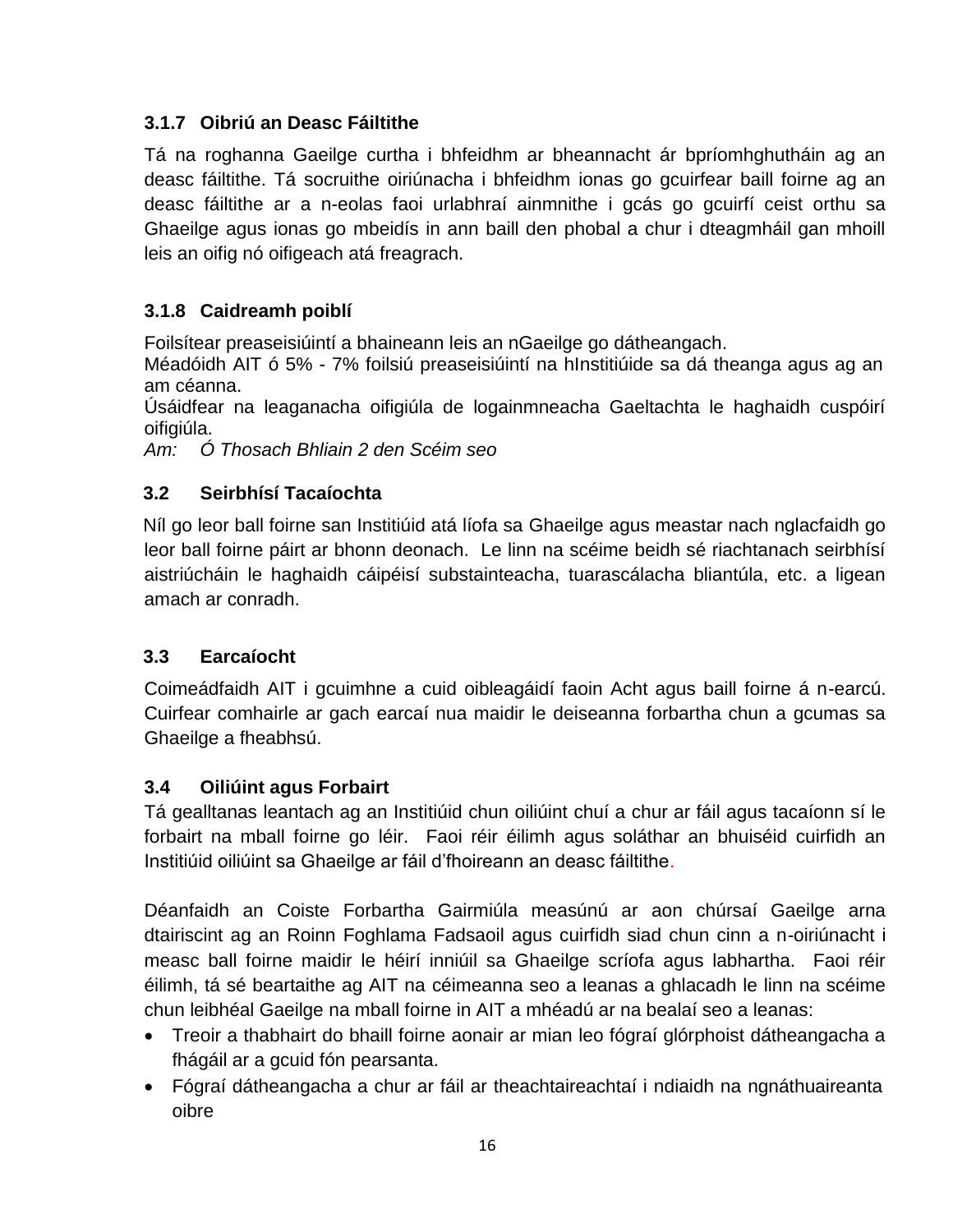# **MONATÓIREACHT AGUS ATHBHREITHNIÚ**

Coimeádfaidh Foireann Bhainistíochta Feidhmí (FBF) na hInstitiúide feidhmiú éifeachtach na scéime faoi athbhreithniú. Is iad na Cinn Roinn/Cinn Feidhme go príomha a chomhlíonfaidh feidhm na monatóireachta laethúla, agus beidh siad siúd freagrach as cur i bhfeidhm na scéime ina gcuid réimsí féin agus as tuairisc a thabhairt go rialta dá mbainisteoir líne, a thabharfaidh tuairisc faoi seach ag na cruinnithe EMT.

Déanfar monatóireacht ar bhaint amach spriocanna sonraithe mar seo a leanas:

- Coimeádfar taifead ar gach litir, glao fóin, iarratas, etc. a bhfaighfear i nGaeilge chun go mbeifear in ann monatóireacht a dhéanamh ar éileamh
- Déanfar taifead ar leibhéal an chaiteachais ar aistriú chomhfhreagras litreacha, preaseisiúintí, an láithreán gréasáin, foilseacháin etc.
- Déanfar taifead ar leibhéal an chaiteachais ar oiliúint trí Ghaeilge
- Déanfar taifead ar leibhéal an chaiteachais ar fhógraíocht dhátheangach.